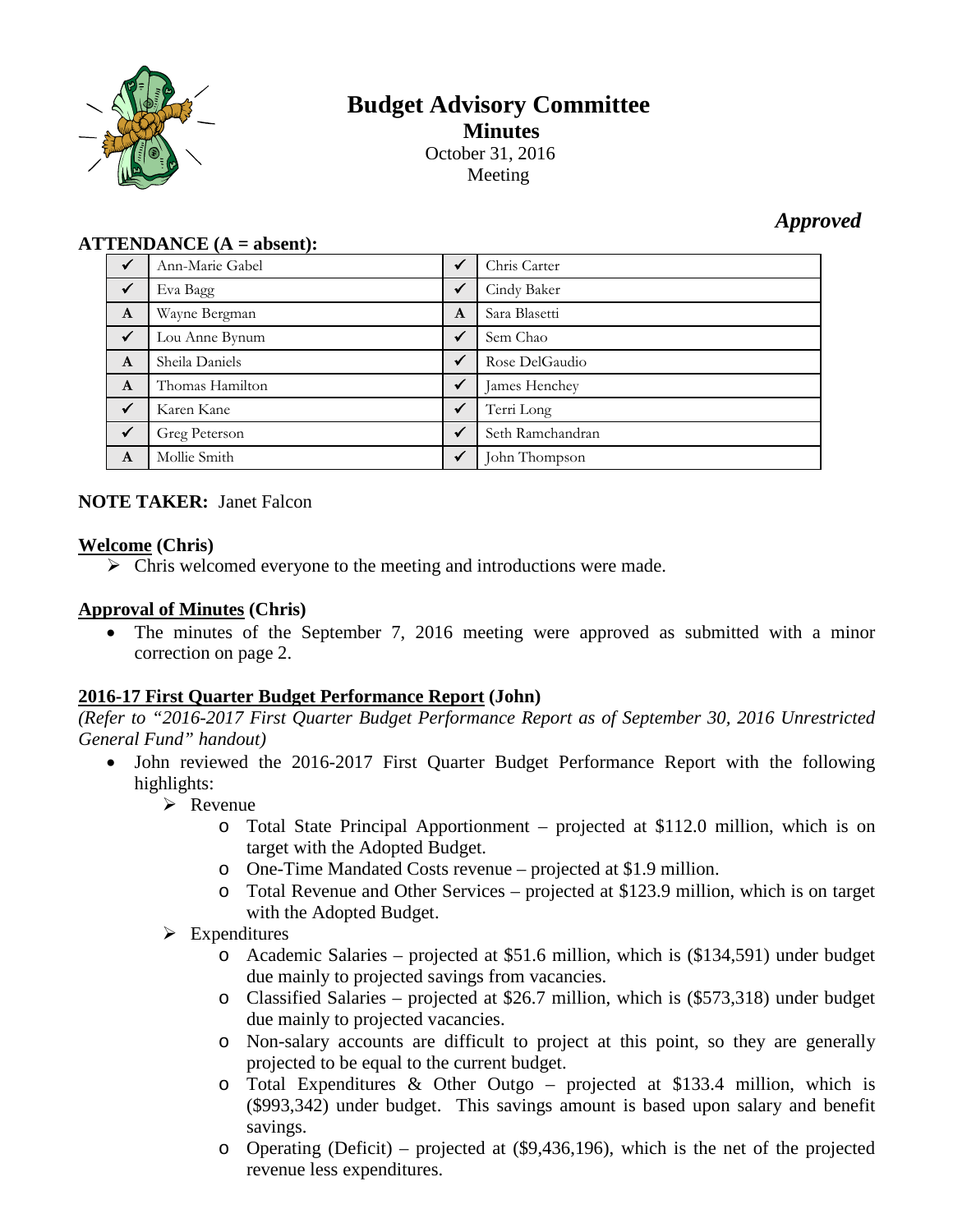**BAC Minutes October 31, 2016 Page 2**

- Karen asked about the line item for STRS On-Behalf Payments. John replied this is a passthrough estimating the amount that the State contributes to STRS for our employees. This is a fairly new requirement for the District to report (second year).
- Seth inquired about One-Time Mandated Costs. John said this is a one-time allocation and not on-going. It reduces the state's mandated cost obligation.
- Lou Anne asked if we know the total amount owed to the District for Mandated Costs. John said Bob Rapoza, Internal Auditor for the District, is following the process. At this time, there is still debt that is owed to the District for Mandated Costs. Ann-Marie described the process and the issues the District is faced with regarding the payment of Mandated Costs to offset the debt owed to the District. Chris asked for some examples of Mandated Costs. Ann-Marie said employee time spent for negotiations, health fee waivers, BOGG waivers, and environmental waste are some examples.
- Karen asked about Local Revenue International Students Fees and Nonresident Tuition Fees. John confirmed we anticipate an increase in both line items in the Spring.
- Seth asked about the Hospitality line item and why the Adopted Budget was zero. John replied it is for food. Ann-Marie added the report will be revised to show the breakout of Hospitality.
- Karen asked about Travel and Conferences and where the remaining balance of these funds go. John said that each department is expected to budget for Travel and Conferences but may move funds around to other line items as they feel necessary.
- Terri questioned the dollar amount for Instructional Equipment. Ann-Marie said this amount is only Unrestricted General Fund (01).
- Chris asked about the Assigned Reserves for New Faculty. John said this is the estimate for 31 new faculty. Karen asked to further clarify the reserve amount. Ann-Marie said we need to make sure we don't spend down the Reserves because this expenditure will be in the near future. We are leaving enough room in the Reserves for at least one year. Karen asked if there is any money coming from the State to assist with new faculty. Ann-Marie said there were funds from 2015-16 to help offset the Faculty Obligation Number (FON) and that has now been rolled into Apportionment.
- This report will be presented to the Board of Trustees on November 8, 2016.

### **State Budget Update (Ann-Marie)**

*(Refer to "Community College Update", "Community College League of California", and Chancellor's Office Updates handouts)*

- Ann-Marie drew attention to the "Is a Revenue Downturn Coming?" The State's revenue is down by less than 1% from what was expected. She said one-time money may not be available in 2017-18 and Revenues may be lower than expected for 2018-19. If funds are available in 2017-18, requests total \$800 million from the State including 2% for Growth, 1% for COLA, \$200 million base increase, and \$100 million in additional full-time faculty money. The Governor will release the first version of the budget in January and we will have more information at that time.
- Social Security Payroll Tax Threshold Increases in 2017 from \$118,500 to \$127,200.
- Bills Signed and Vetoed by the Governor. AB 1995 will impact our facilities by allowing access to our shower facilities to all our students. Policies and Regulations will be put in the place to address the issue.
- AB 2393 for Parental Leave this will be something that will be negotiated.